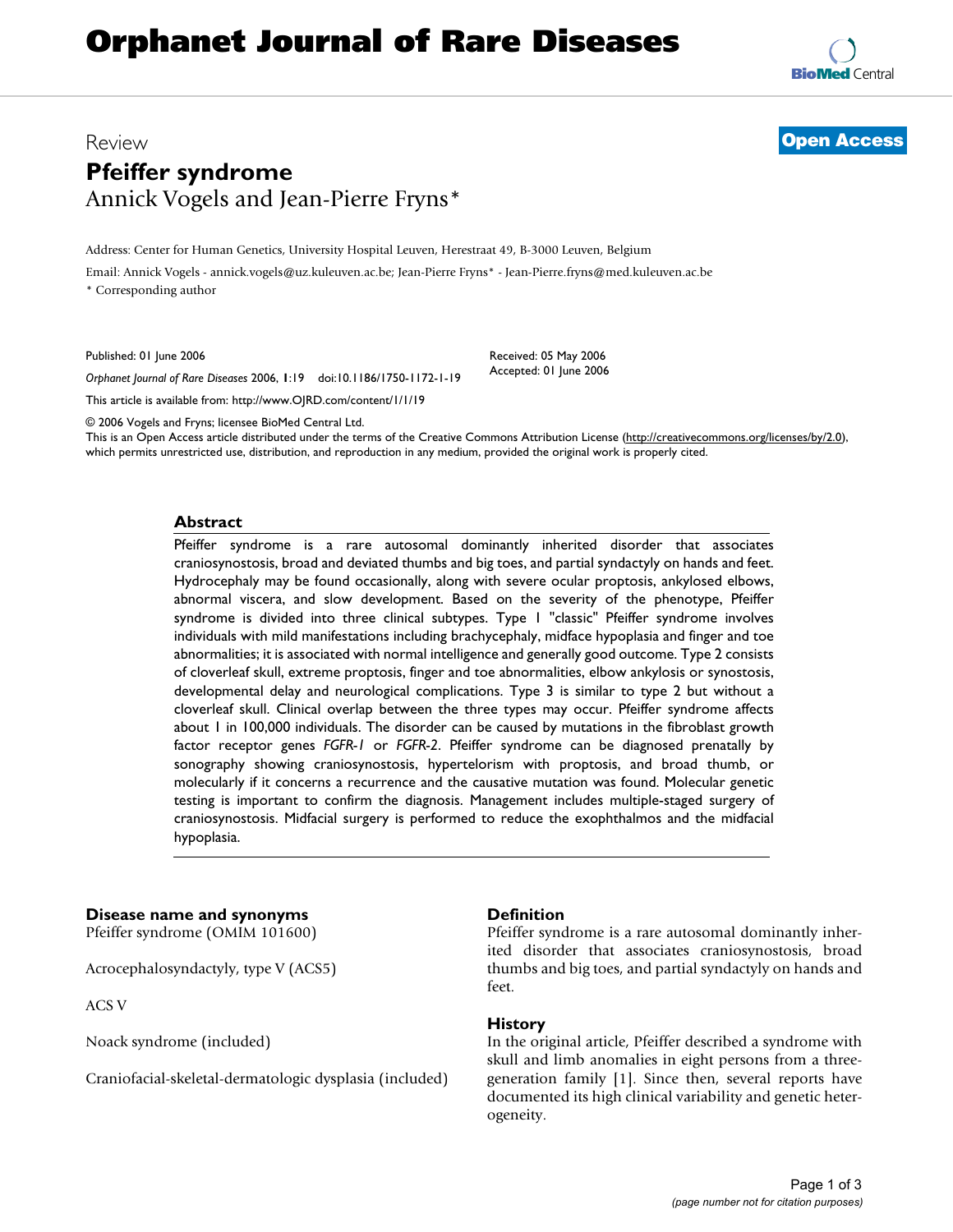# **Epidemiology**

Pfeiffer syndrome affects about 1 in 100,000 individuals.

# **Clinical description**

A craniosynostosis in association with short, broad thumbs and big toes are the major diagnostic clues for Pfeiffer syndrome.

Patients have premature fusion of the coronal and lambdoid sutures and occasionally of the sagittal sutures, leading to an abnormal skull shape. There is a characteristic facial appearance: disproportionally wide head with flat occiput, full high forehead, underdeveloped midface with receded cheekbones (midfacial hypoplasia), a small nose with low nasal bridge and widely spaced eyes (ocular hypertelorism). Patients often show prominence of the eyes (ocular proptosis) due to very shallow orbits.

The thumbs and big toes are short and broad. There is a typical deviation of thumbs and great toes away from the other digits and webbing (syndactyly) of the second and third fingers and toes. Additional abnormalities may include mental retardation, aqueductal stenosis with ensuing hydrocephaly, cerebellar and brain stem herniation, low-set ears, external auditory canal stenosis of atresia, recurrent ear infections, and infrequently, internal anomalies such as hydronephrosis, pelvic kidneys and hypoplastic gallbladder [2]. Visual abnormalities may be a feature, either primary, due to the proptosis or secondary, due to increased intracranial pressure.

Patients with Pfeiffer syndrome may manifest upper airway obstruction related to midface hypoplasia and secondary nasal obstruction; tracheal anomalies have been infrequently reported [3].

Based on the severity of the phenotype, the Pfeiffer syndrome has been divided into three clinical subtypes [2]:

• Type 1 Pfeiffer or "classic" Pfeiffer syndrome involves individuals with mild manifestations including brachycephaly, midface hypoplasia, and finger and toes abnormalities. It is associated with normal neurological and intellectual development, and generally has a good outcome.

• Type 2 consists of trilobated skull deformity (cloverleaf skull), extreme proptosis, finger and toes abnormalities, elbow ankylosis or synostosis, developmental delay and neurological complications. The cloverleaf skull can cause limited brain growth, and the extreme proptosis can cause severe visual impairments.

• Type 3 is similar to type 2 but without the cloverleaf skull. The absence of cloverleaf skull in type 3 can make the diagnosis difficult to establish. Types 2 and 3 have occurred only in sporadic cases, and have an increased risk for early death due to severe neurological compromise and respiratory problems.

Clinical overlap between the three types may occur.

## **Diagnosis**

The diagnosis of Pfeiffer syndrome is based on the presence of craniosynostosis and abnormal thumbs and/or first toes. Because of the large clinical variability even within the same family, molecular data may be an important complement to the clinical phenotype to confirm the diagnosis. Children with a suspected complex craniofacial syndrome should be referred for clinical genetic investigations including mutation analysis of *FGFR 1* (exon 7), *FGFR 2* (exon 8), *FGFR 2* (exon 10) and *FGFR 3* (exon 7).

# **Etiology**

Mutations in the fibroblast growth factor receptor (*FGFR*) genes cause Pfeiffer syndrome: *FGFR1* (on chromosome 8p11.2-p11) and *FGFR2* (on chromosome 10q26) [4]. The *FGFR1* and *FGFR2* genes play an important role in signaling the cell to respond to its environment, perhaps by dividing or maturing. A mutation in either gene causes prolonged signaling, which can promote early maturation of bone cells in a developing embryo and the premature fusion of bones in the skull, hands and feet.

Type 1 Pfeiffer syndrome is caused by mutations in either the *FGFR1* or *FGFR2* gene. Types 2 and 3 are caused by mutations in the *FGFR2* gene. Mutations in *FGFR1* therefore usually give a milder phenotype.

### **Differential diagnosis**

The main differential diagnosis includes the syndromes that are characterized by craniosynostosis (Apert, Carpenter, Crouzon, isolated cloverleaf skull, and Thanatophoric dysplasia). Interestingly, mutations in the same *FGFR* (either *FGFR1*, *FGFR2* or *FGFR3*) can result in different craniosynostosis syndromes, thus implicating a common pathologic mechanism with FGFR gain of function in Pfeiffer, Apert, Muenke, and Beare-Stevenson syndromes [5]. Pfeiffer syndrome and Apert syndrome are noteworthy for some similarities but the two disorders are nosologically and genetically distinct. Crouzon syndrome is phenotypically similar to Pfeiffer syndrome but lacking the hand and foot anomalies. Phenotypic overlap occurs with Muenke syndrome, which is caused by a specific *FGFR3* mutation. Sometimes Pfeiffer syndrome has been confused with Saethre-Chotzen and Jackson-Weiss syndromes, since broad toes may occur in both.